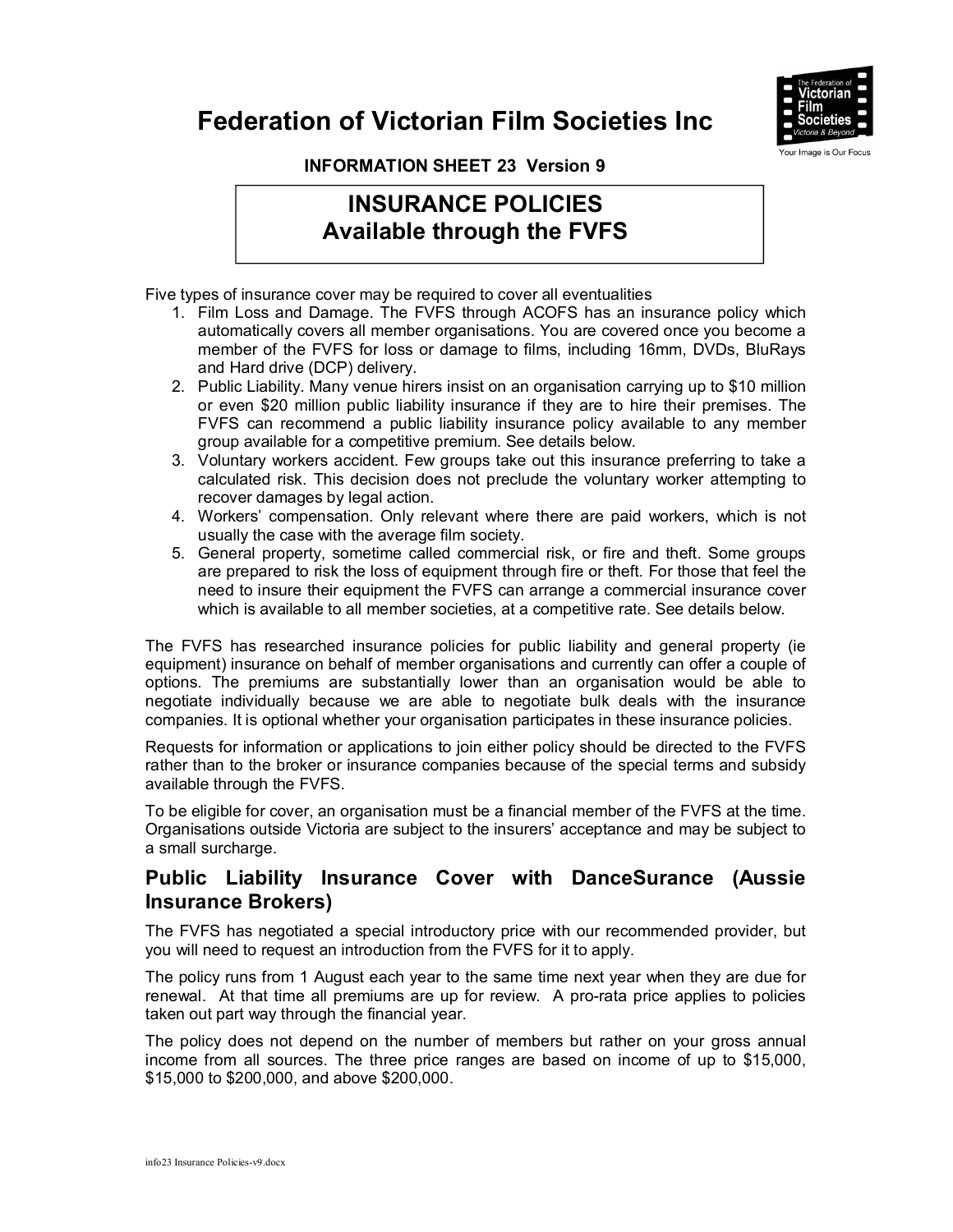- \$10 Million cover is standard, but \$20 Million cover is also available.
- A \$10 Million professional indemnity cover is included with each option.
- There is a nil excess on this policy.

After we contact the insurance company on your behalf, requesting the FVFS member's special introductory rate (\$10 discount), the company will send you a detailed proposal, quotation and formal application form. All further dealings on the policy will be directly between you and the insurance company.

As a guide, current ongoing rates are approximately:

| <b>Annual income</b> | \$10 Million cover | \$20 Million cover |
|----------------------|--------------------|--------------------|
| Up to \$15,000       | \$274 per annum    | \$364 per annum    |
| \$15,000 - \$200,000 | \$367 per annum    | \$438 per annum    |

These fees may vary in other states where the stamp duty differs from Victoria. Special events can be included in the policy if required but must be specified, and the additional income included in the total gross income identified.

**To request public liability insurance**, please send an email to treasurer@fvfs.org.au with the following details (or post to the address at the foot of this document):-

- The registered name of your organisation (and festival if relevant),
- The name, email, postal address and phone number of your contact,
- The number of members (or average attendance if you don't have members)
- The cover required (\$10 million or \$20 million)
- When you want the cover to commence.
- Any special events or festivals conducted by your organisation which are to be covered.
- The annual gross income of your organisation (including special events and festivals)
- Any other details you feel might be relevant.

For further details contact treasurer@fvfs.org.au

## **General Property Cover brokered through Austbrokers Countrywide (and currently with Protecsure Equipment Insurance Specialists)**

The policy runs from 4.00pm on 1 July each year to the same time next year when it is due for review and renewal. Pro-rata premiums are available for any society starting or modifying the policy mid-year, but there may be an additional broker's fee.

The FVFS pays GST, duty and broker's fees on this policy but because we are not registered for GST we cannot charge you GST directly. It has however, been allowed for in the charges quoted below.

You need to provide a list of items to be covered (Make and model) and their replacement value and when the policy is to commence. The annual charge will be based only on the total value, and is currently set at 5.15% of their total value plus \$45 broker's fee. This includes an amount to cover 10% GST, 10% stamp duty and broker's fee paid by the FVFS.

- There is an excess of \$100 on each and every claim.
- Equipment is covered in transit (up to 28 days on any one trip)
- For approved claims, the insurer will pay the lower of cost of repair, cost of replacement or sum insured.